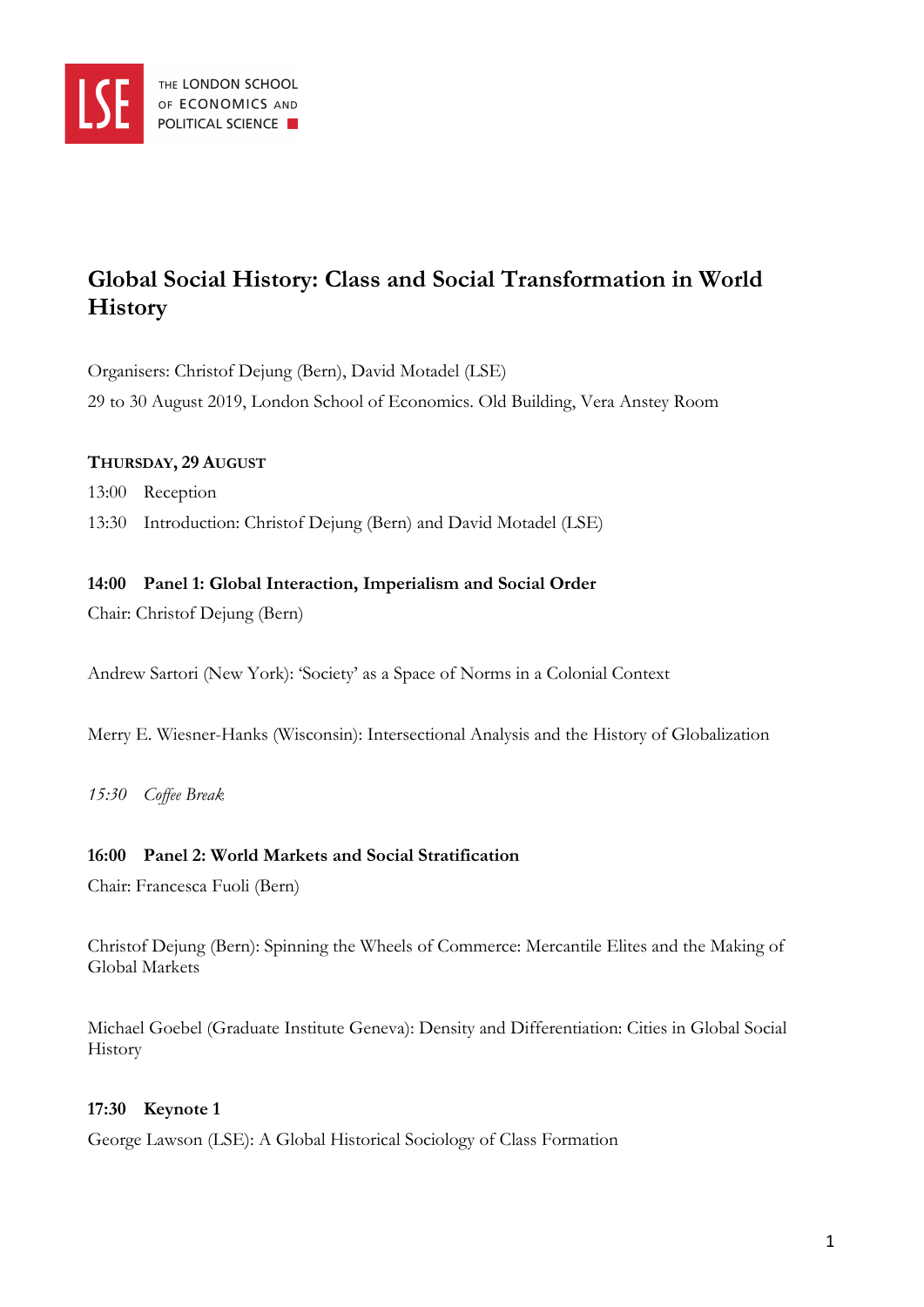

#### **FRIDAY, 30 AUGUST**

## **9:00 Keynote 2**

Mike Savage (LSE): The Rise and Fall of the Social Group: Class, Ethnicity and Gender in Historical Perspective

*10:30 Coffee Break* 

## **11:00 Panel 3: Monarchies of the World**

Chair: Margot Finn (UCL)

Jeroen Duindam (Leiden): Ruling Houses in the *Sattelzeit*: Europe and the World

David Motadel (LSE): The Global Aristocracy: Royal Encounters in the Age of Empire

*12:30 Lunch*

## **13:30 Panel 4: Capitalism and Global Labour**

Chair: Martin Bayly (LSE)

Marcel van der Linden (Amsterdam): Relational Inequalities within the World Working-Class, 1800- Present. Preliminary Reflections

Leo Lucassen (Leiden): Labour, Immigration and Xenophobia: A Global History

*15:00 Coffee Break*

## **15:30 Panel 5: Subalterns and Tribal Societies**

Chair: David Motadel (LSE)

Francesca Fuoli (Bern): Mountain People, Banditry and the Global Subalterns